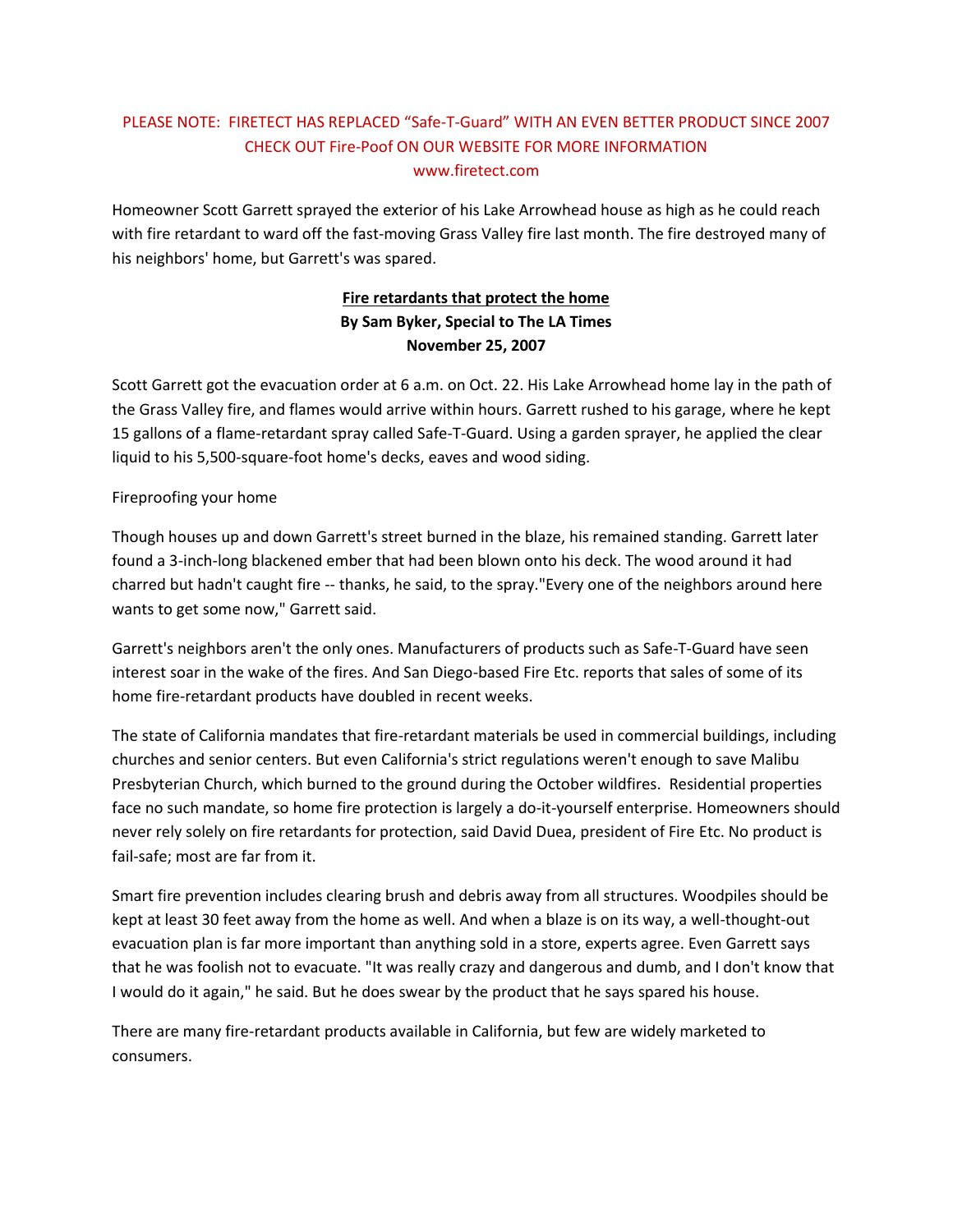Garrett learned about Safe-T-Guard through his work as a textile specialist on film sets, where he treated fabrics with the liquid to protect them from open flame. Realizing how useful the product could be, he decided to keep some in case of emergency.

Now, more and more companies are manufacturing products aimed specifically at homeowners. Some can protect homes for years with one application; others are designed to be used only as a wildfire approaches.

## Here is a sampling:

\* Thermo-Gel, sold by Fire Etc. of San Diego, is a concentrate that, when mixed with water, becomes a heat-absorbing Class A fire retardant. (In laboratory testing, Class A retardants slow the spread of flames by 75% or more; Class B retardants, by 25% to 75%.) The gel works only for five to eight hours after application, so it's designed to be applied as a fire approaches. Fire Etc. markets Thermo-Gel as part of a \$330 homeowner kit, which includes four 1-gallon containers of gel along with an applicator nozzle that allows them to be screwed onto a garden hose for application to a home, car or yard. The distributor claims the kit will cover 4,000 square feet.

Several government agencies in California use Thermo-Gel, including the San Bernardino County Fire Department and the state Department of Forestry and Fire Protection, said Chad Nelson, sales manager at Thermo Technologies, which manufactures the gel. Some homeowners, however, have complained that the gel can be messy and difficult to apply.

Fire Etc. also markets the Fire Marshal Pool Pump, a \$1,295 system that lets homeowners use their pool water to fight fires. The pump comes with a 100-foot hose and adjustable nozzle and can take in up to 70 gallons of water per minute and shoot it out in a high-velocity stream with about half the power of an average firetruck hose, the company said. Fire Etc. is currently sold out of the pumps due to a surge in interest following the recent wildfires, Duea said. The company now has a waiting list.

Thermo-Gel and the Fire Marshal Pool Pump can be ordered at www.fire-etc.com or by calling (619) 525-7286.

\* Barricade International's Home Kit Complete is a similar product. It comes with 4 gallons of Class A fire-retardant gel, which the company estimates will cover 2,000 to 2,800 square feet. The gel can be applied through a garden hose applicator nozzle, which is included in the kit and, under normal conditions, will last from eight to 24 hours on the side of a home (though in high winds such as those experienced during the recent wildfires, it may last as little as four hours). Barricade's gel is currently used by the Los Angeles City Fire Department. Homeowners can purchase the kit for \$326 at www.barricadegel.com or by calling (800) 201-3927.

\* Safe-T-Guard, manufactured by Santa Clarita-based Firetect, is a clear, odorless and nontoxic Class B fire retardant that can be used on wood, paper and some fabrics. Homeowners can apply Safe-T-Guard, as Garrett did, with a simple garden sprayer for large projects. A household spray bottle can be used for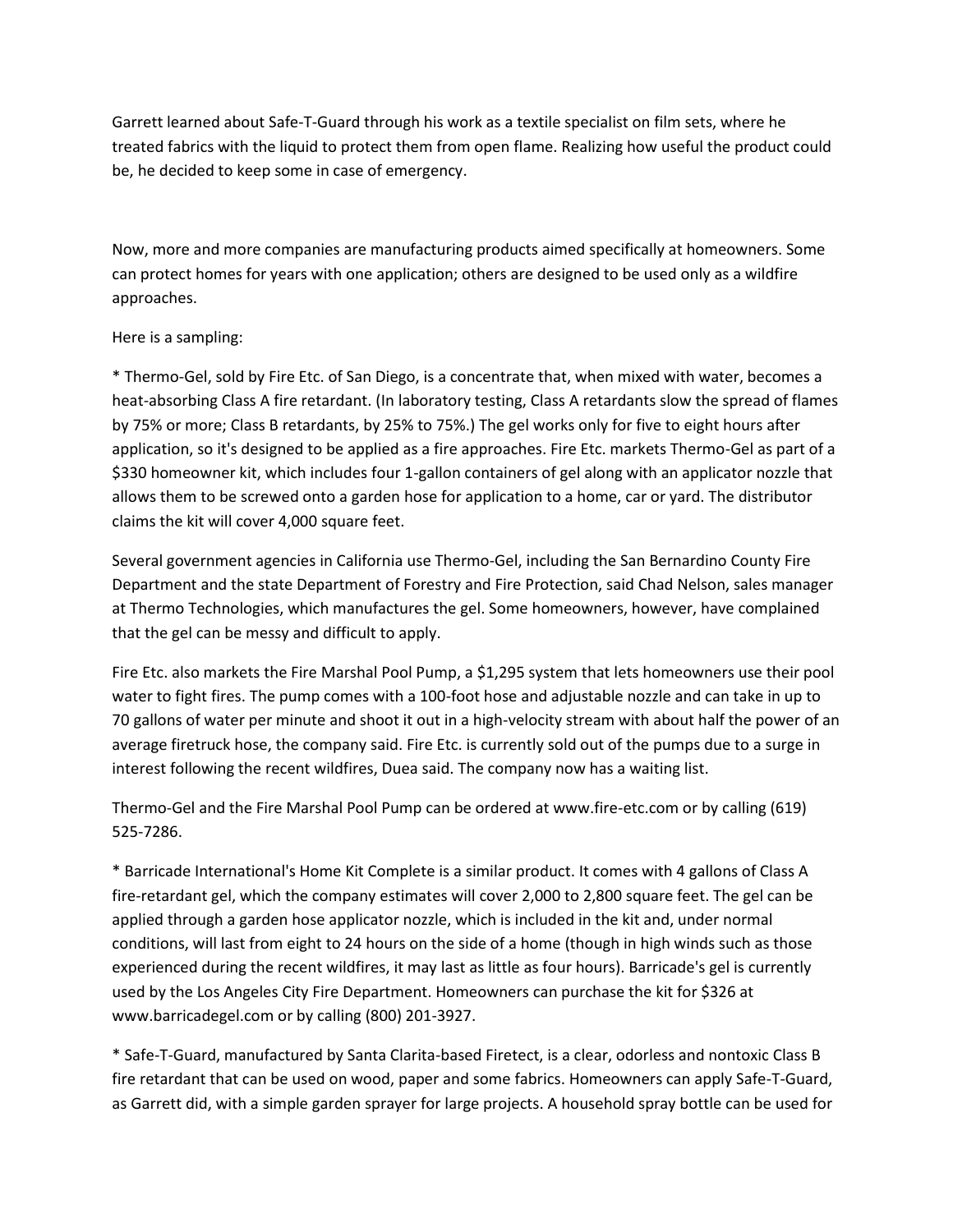smaller ones, and unopened containers of the retardant will last up to 10 years. Safe-T-Guard is intended for long-term indoor use, not for a last-minute outdoor application like Garrett's. A gallon costs \$31.95.

\* WT102, also sold by Firetect, is a latex-based paint that acts as a Class A fire retardant. WT102 works with water-soluble tints and can be applied like any paint. About \$40 per gallon, it has a shelf life of two years.

Although some homeowners have used WT102 and Safe-T-Guard on home exteriors, they haven't been tested or approved for outdoor use and will decay over time, said Firetect President Kathleen Newman. WT102, though, might last for 10 or more years on a home exterior, Newman added. Both products are available at www.firetect.com or by calling (800) 380-8801.

\* Flame Resist, made by Hy-Tech Thermal Solutions of Florida, is a clear, fire-retardant coating that sells for \$70 per gallon. It too has not been approved for outdoor use. Hy-Tech claims that it will last 14 to 18 months on the exterior of a home before reapplication is necessary. It can be applied with a garden sprayer.

Flame Guard, also made by Hy-Tech, is a granular paint additive sold for \$10 per 6-ounce package. One package added to a gallon of paint gives it a Class B rating; two, a Class A. Flame Guard works only with interior flat latex paint, available at most hardware stores. Flame Resist and Flame Guard can be purchased at www.hytechsales.com or by calling (866) 649-8324.

\* A higher-end interior paint is available from International Fire Resistant Systems, based in Marin County. The company's Class A latex-based FF88 has been used in the Pentagon and the U.S. Embassy in Iraq.

It too can be tinted to a custom color and applied like a regular paint, but its price -- \$315 for a 5-gallon container -- may be out of range for some homeowners, even if they want the cachet of matching the Green Zone's most coveted address.

Those interested can go to www.firefree.com, or call (415) 459-6488.

\* The Foamsafe FireMaster, designed by Oregon-based Consumer Fire Products Inc., is a high-end system designed to protect a property automatically in the event of a wildfire. Starting at just under \$20,000, including installation, each FireMaster includes a compressed foam system (shaped like an outdoor air-conditioning unit), a water tank, a set of roof-mounted fire detectors, and a network of tubing connected to emitters placed on the home and around the property.

When the detectors sense an approaching fire (a feat the company claims these devices can perform at a distance of half a mile), the system activates and begins spraying the home and yard with a Class A fire retardant foam called Silv-ex. Think of it as an automatic sprinkler system for the outdoors.

Each FireMaster system comes with 10 gallons of foam concentrate, which retails for about \$20 per gallon and has a shelf-life of 20 to 25 years.